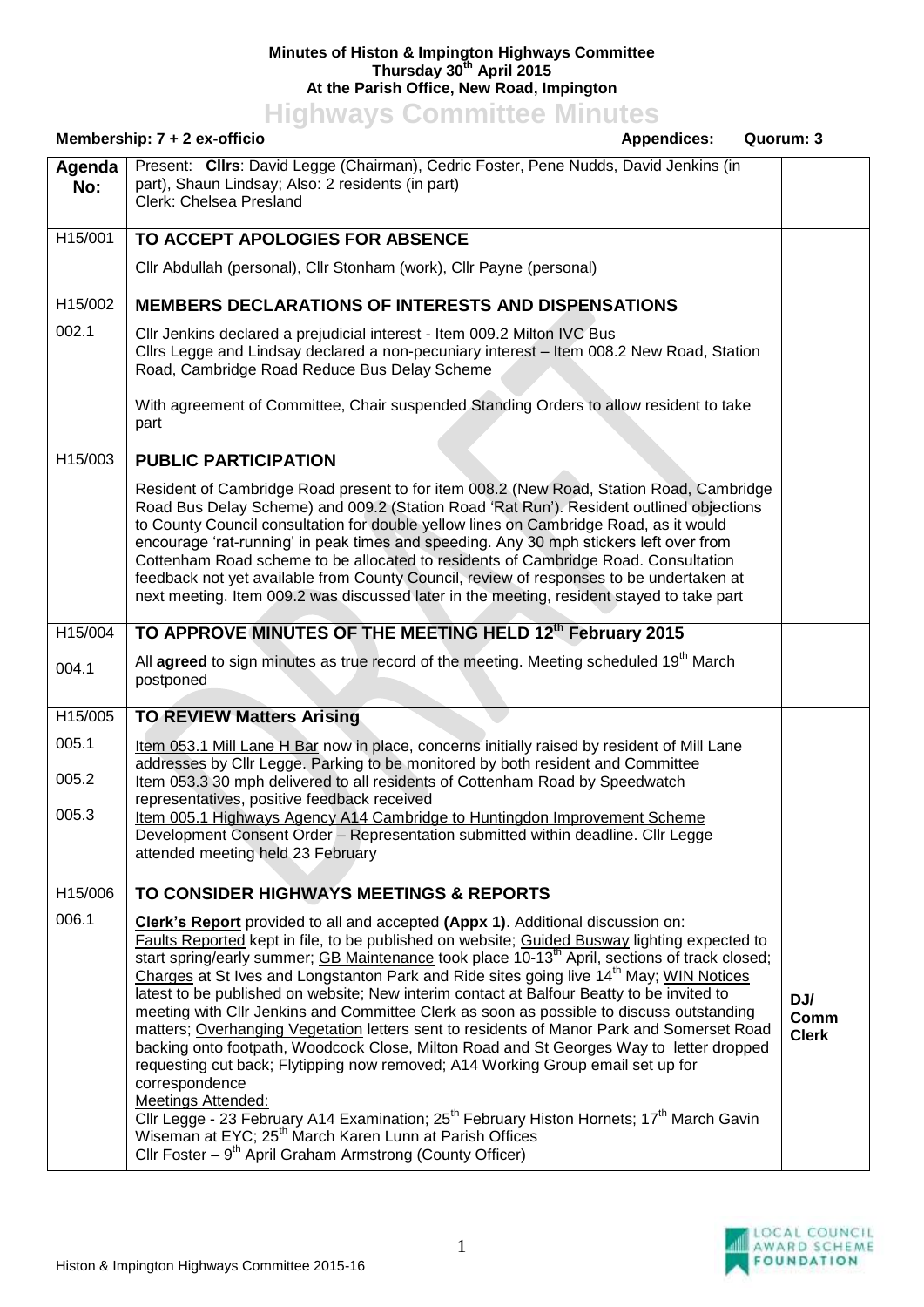|         | <b>Chairs Report nothing additional to report</b>                                                                                                                                             |                       |
|---------|-----------------------------------------------------------------------------------------------------------------------------------------------------------------------------------------------|-----------------------|
| 006.2   | Walkabout Report updated spreadsheet sent to all. Meeting held 9 <sup>th</sup> April with Graham<br>Armstrong attended by Cllr Foster and Clerk, draft notes available. Youngman Avenue/Close |                       |
|         | carriageway refurbishment programmed 5 <sup>th</sup> May, lasting 1 week. Details to be posted on                                                                                             | Comm                  |
|         | website                                                                                                                                                                                       | <b>Clerk</b>          |
| H15/007 | <b>CONSULTATIONS</b>                                                                                                                                                                          |                       |
| 007.1   | A14 Cambridge to Huntingdon Improvement Scheme - Notice of Preliminary Meeting,                                                                                                               |                       |
|         | availability of relevant representations and appointment of the Examining Authority<br>Meeting scheduled Wednesday 13 <sup>th</sup> May from 9.30am at Commemoration Hall, 39 High            |                       |
|         | Street, Huntingdon. Confirmation of attendance to be received by noon 6 <sup>th</sup> May. Cllr Legge to                                                                                      | Comm<br><b>Clerk</b>  |
|         | confirm attendance within deadline, Committee Clerk to attend                                                                                                                                 |                       |
| H15/008 | <b>Update of Active Scheme</b>                                                                                                                                                                |                       |
| 008.1   | StAC Junction Feedback received from residents covering: faint double yellow lines in need                                                                                                    |                       |
|         | of refreshing, parking outside centre, parking on the bend. List of lines in need of refreshing                                                                                               |                       |
|         | to be kept and reported to County. Parking to be monitored                                                                                                                                    |                       |
| 008.2   | New Road, Station Road, Cambridge Road Reduce Bus Delays Scheme (Double Yellow                                                                                                                |                       |
|         | Lines) feedback from County consultation not yet available. To be reviewed at next meeting                                                                                                    | <b>Next</b><br>agenda |
| 008.3   | Station Road/High Street/The Green Junction and Crossing Improvements. County Council                                                                                                         | <b>Next</b>           |
|         | awaiting costs of equipment and installation of zebra crossing. Update at next meeting                                                                                                        | agenda                |
| 008.4   | 20mph Village Scheme 5 responses received following article in March edition of Hisimp                                                                                                        |                       |
|         | News both for and against scheme. 20 mph speaker at Parish APM 18 <sup>th</sup> May. Committee to<br>consider drafting an action plan for project following resident feedback at APM. Funding |                       |
|         | options and online survey discussed. Speedwatch meeting update dated 20 March sent to all                                                                                                     |                       |
| 008.5   | Cycle Stands following meeting held with Gavin Wiseman 17 <sup>th</sup> March, installation of bike                                                                                           |                       |
|         | stands at Early Years Centre to be progressed. Extension of double yellow lines requires                                                                                                      |                       |
|         | TRO. Consultation to be undertaken with Co-Op to investigate installation of bike stands<br>outside store, meeting to be arranged with area manager. Gavin Wiseman and Cllr Jenkins           |                       |
|         | to walk the High Street and confirm feasibility and costings of cycle stands outside: Post                                                                                                    | Comm                  |
|         | Office, The Chop Shop, Histon Fryer and Station Cycles. Committee Clerk to arrange                                                                                                            | <b>Clerk</b>          |
|         | meetings                                                                                                                                                                                      |                       |
| 008.6   | Review of effective Traffic Calming & Highways Safety in Histon & Impington. Audit of traffic                                                                                                 | Comm                  |
|         | calming and highways safety measures to be drafted for next meeting                                                                                                                           | <b>Clerk</b>          |
| H15/009 | <b>OTHER CORRESPONDENCE &amp; HIGHWAYS MATTERS</b>                                                                                                                                            |                       |
| 009.1   | Update from Informal Meeting held 25 <sup>th</sup> February with representatives of Histon Hornets.                                                                                           |                       |
|         | Attended by Cllr Jenkins and Legge. Police support planned for event 12 <sup>th</sup> July alongside<br>stewards and marshalling. Discussion on need for co-ordinated approach for any event  |                       |
|         | impacting on New Road from IVC, IVC Sports Centre, Recreation Ground and Histon                                                                                                               |                       |
|         | <b>Football Club</b>                                                                                                                                                                          |                       |
|         | 1 resident joined the meeting<br>Standing Orders suspended to allow residents to take part in item 009.2 and to discuss                                                                       |                       |
|         | possible highways initiatives, including:                                                                                                                                                     |                       |
|         | - Cycle stands at Co-Op - as agreed earlier in the meeting                                                                                                                                    |                       |
|         | - Crossing at The Green - confirmed as Zebra crossing<br>- Station Road 'rat running' and options for traffic calming and restrictions including: one way                                     |                       |
|         | traffic, restrict times of access, traffic counts, 20mph scheme, restriction of HGVs                                                                                                          |                       |
|         | - Parking in layby outside Tesco<br>- Success of StAC project                                                                                                                                 |                       |
|         | Options for Station Road being assessed alongside the audit of Traffic Calming measures                                                                                                       |                       |
| 009.2   | <b>Residents Matters</b>                                                                                                                                                                      |                       |
|         | Village Car Park Improvements - 2 disabled bays marked at Tesco Car Park, marked bays<br>and resurfacing in the pipe line; Parish owned High Street Car Park - once location agreed,          | Comm<br><b>Clerk</b>  |
|         | signage to be installed. Costings for directional arrows and/or yellow box markings being                                                                                                     |                       |